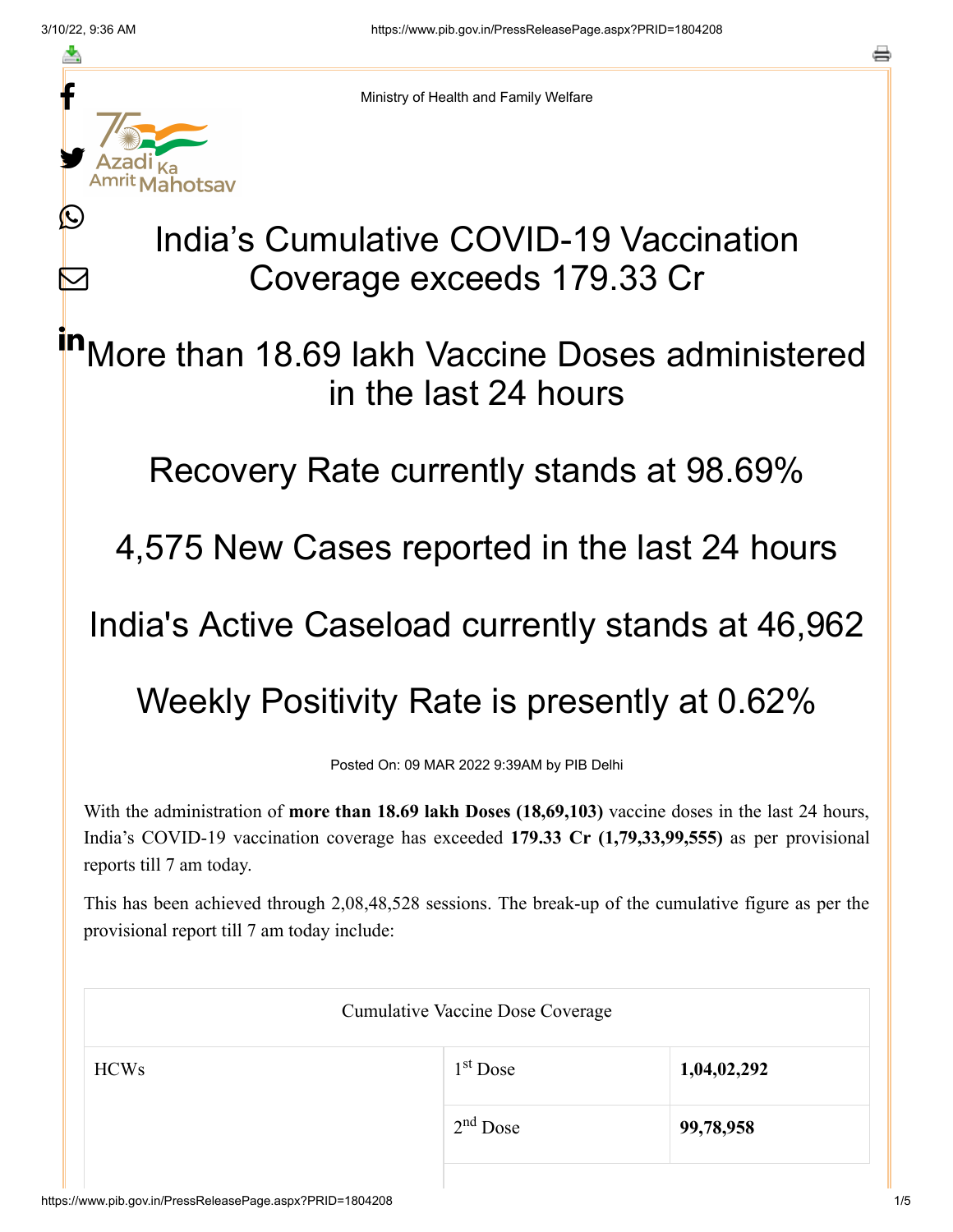| ┢<br>$\mathbf{\Omega}$ |                        | <b>Precaution Dose</b> | 42,68,734       |
|------------------------|------------------------|------------------------|-----------------|
|                        | <b>FLWs</b>            | 1 <sup>st</sup> Dose   | 1,84,10,832     |
|                        |                        | $2nd$ Dose             | 1,74,66,501     |
|                        |                        | <b>Precaution Dose</b> | 64,41,480       |
| in                     | Age Group 15-18 years  | $1st$ Dose             | 5,55,80,872     |
|                        |                        | $2nd$ Dose             | 3,20,34,392     |
|                        | Age Group 18-44 years  | $1st$ Dose             | 55,28,59,320    |
|                        |                        | $2nd$ Dose             | 45, 16, 84, 524 |
|                        | Age Group 45-59 years  | $1st$ Dose             | 20,24,50,051    |
|                        |                        | $2nd$ Dose             | 18, 18, 71, 562 |
|                        | Over 60 years          | $1st$ Dose             | 12,65,40,606    |
|                        |                        | 2 <sup>nd</sup> Dose   | 11,32,63,060    |
|                        |                        | <b>Precaution Dose</b> | 1,01,46,371     |
|                        | <b>Precaution Dose</b> |                        | 2,08,56,585     |
|                        | Total                  |                        | 1,79,33,99,555  |

**7,416** patients have recovered in the last 24 hours and the cumulative tally of recovered patients (since the beginning of the pandemic) is now at **4,24,13,566.**

Consequently, India's recovery rate stands at **98.69%.**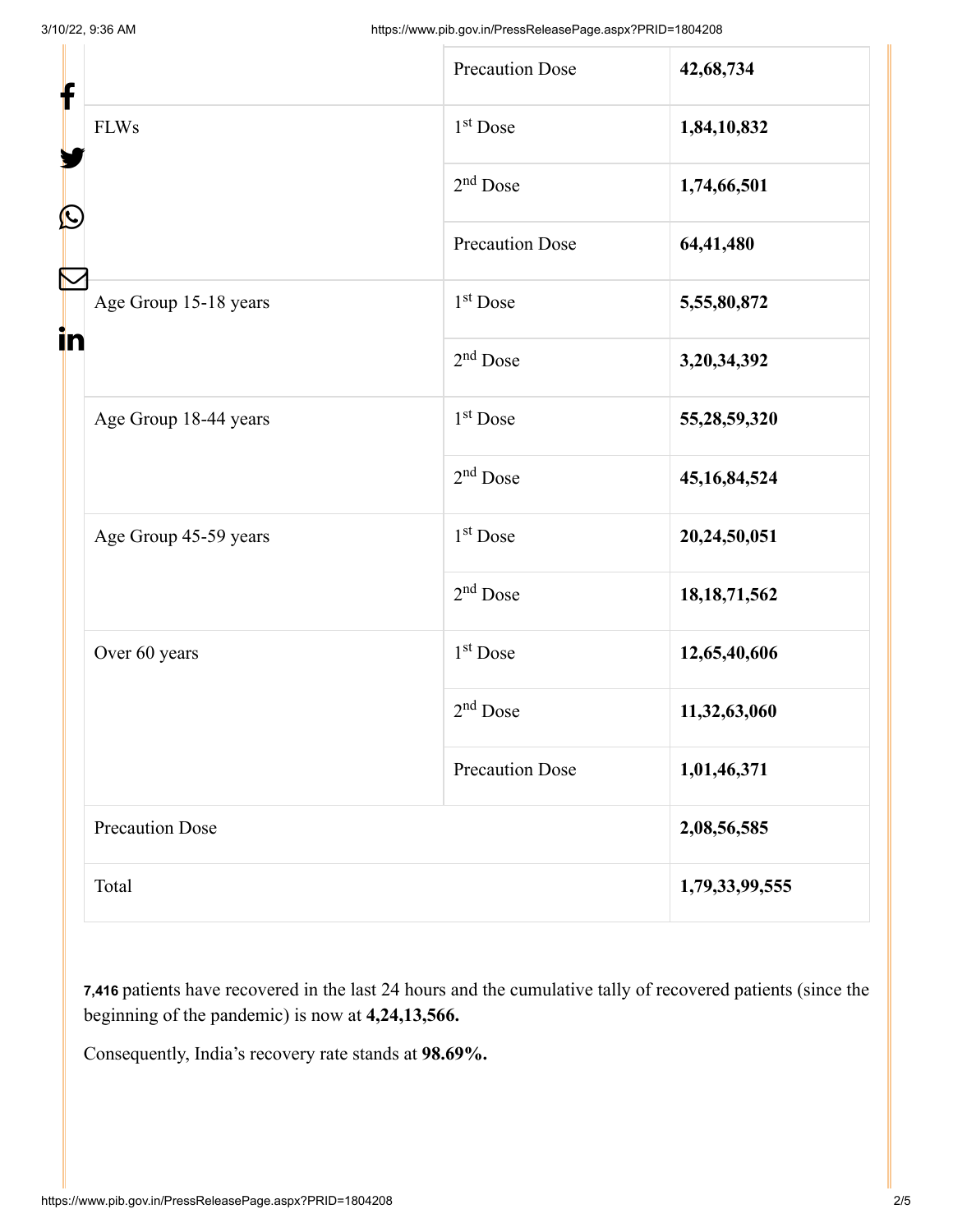

## **4,575 new cases** were reported in the last 24 hours.



India's Active Caseload is presently at **46,962.** Active cases constitute **0.11%** of the country's total Positive Cases**.**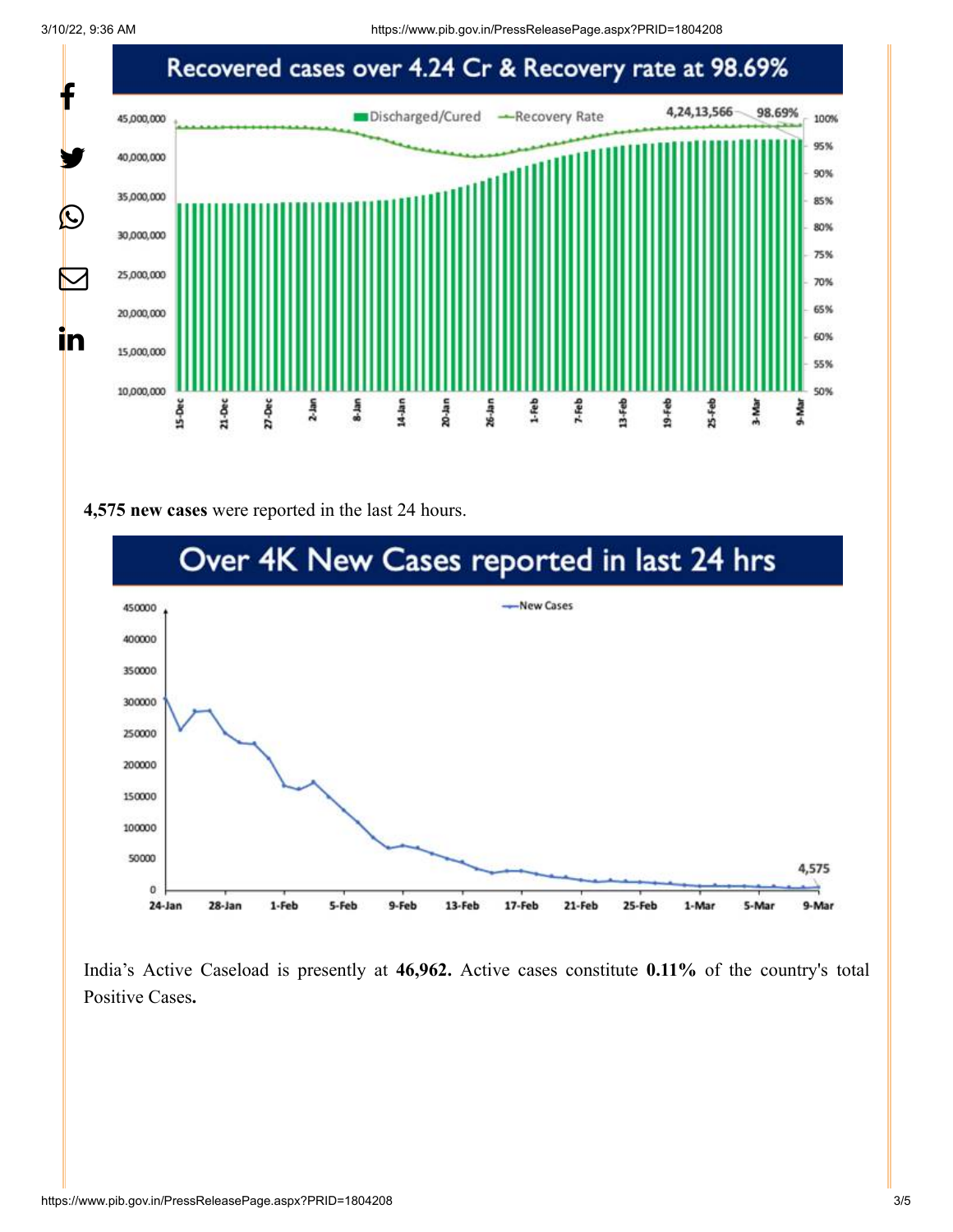3/10/22, 9:36 AM https://www.pib.gov.in/PressReleasePage.aspx?PRID=1804208



The testing capacity across the country continues to be expanded. The last 24 hours saw a total of **8,97,904** tests being conducted. India has so far conducted over **77.52 Cr (77,52,08,471**) cumulative tests.

While testing capacity has been enhanced across the country, **Weekly Positivity Rate** in the country currently **stands at 0.62%** and the **Daily Positivity rate is reported to be 0.51%.**